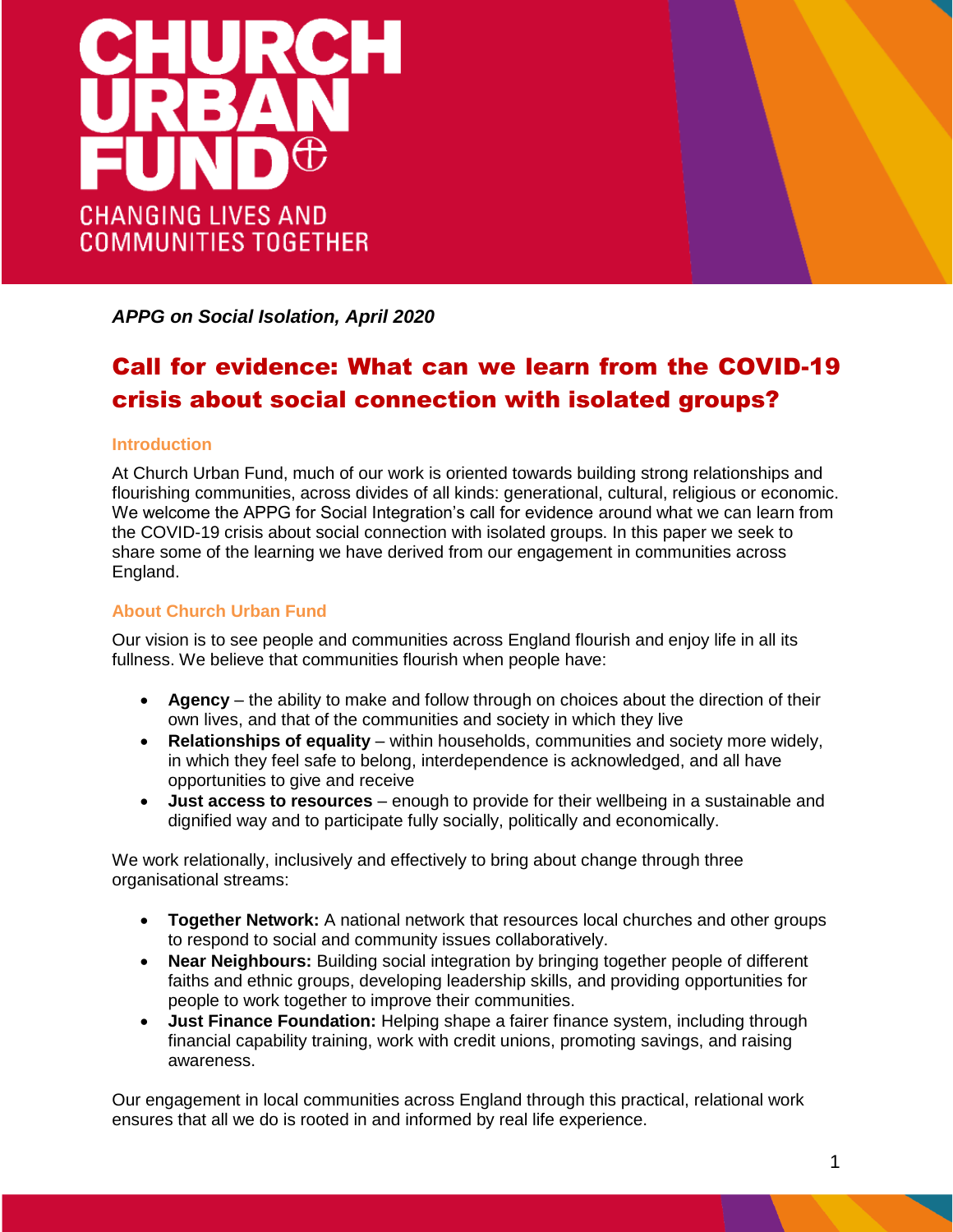# *What issues has the COVID-19 crisis raised for socially isolated groups?*

The COVID-19 crisis has created or exacerbated a number of challenges for socially isolated groups. These include decreased access to food, financial precarity, limited access to activities that promote mental and social wellbeing, increased risk of domestic violence, fear of going to hospital, lack of access to information, and inadequate spiritual support. The pandemic is having a disproportionate impact on poor and BAME communities, both in terms of direct health outcomes<sup>1</sup> and in terms of social and economic outcomes.

**Decreased access to food** is one challenge that has received significant attention. Those who are elderly or suffer from physical health conditions and must limit trips outside their homes are facing difficulty getting the food and household items that they need. Households who have seen their incomes drop or who are now having to feed all of their children at home every day given school closures are also facing difficulties accessing adequate food. Food banks are under strain and in some cases have had to shift locations and timings, given the closure of church buildings where many of them are located.

We know that nearly a quarter of adults in the UK have **no savings to fall back on**, and with the Coronavirus crisis has come job losses and reduced income for many people. The government has been quick to introduce schemes to support people through the current situation, but it is a complex and changing picture that has left some people overwhelmed or struggling to understand what is available to them. The risk of vulnerable households falling into long-term **debt** is high.

Limited access to activities that promote **social and mental wellbeing** is another challenge facing socially isolated groups. People living in temporary accommodations and hostels (including asylum seekers and refugees) as well as elderly people living alone often rely on social activities provided by external providers. Given that many of these activities are no longer being offered in such spaces, residents are feeling even more isolated, anxious, and bored than they ordinarily would be.

From our Near Neighbours coordinators, we have learned that **BAME women** are particularly at risk of losing opportunities to socialise and exercise, given these are activities they usually do when their children are at nursery/school. The additional mental and emotional demands of home schooling and looking after children all day means that these women are finding it harder to take a break to meet friends or exercise.

Increased risk of **domestic violence** is a very serious concern resulting from the stay-at-home orders. Socially isolated groups such as women with limited English skills are not always aware of the resources and support available to them.

**Fear of going to hospital** is another concern we are hearing from community partners on the ground. Because of the persistent messaging around the danger of the virus and the need to free up the NHS to focus on the virus, people who are ill with other conditions are not seeking the care that they need, out of fear that they will get the virus by going to hospital or violate government guidance.

 $\overline{a}$ 

<sup>1</sup> Data from the Office for National Statistics reveal that the death rate from COVID-19 in the most deprived areas is double the death rate the most affluent areas. A report from the Institute for Fiscal Studies highlights that compared to White British fatalities, Black Caribbean deaths are 1.8 times higher, Pakistani deaths are 2.9 times higher, and Black African fatalities 3.7 times higher.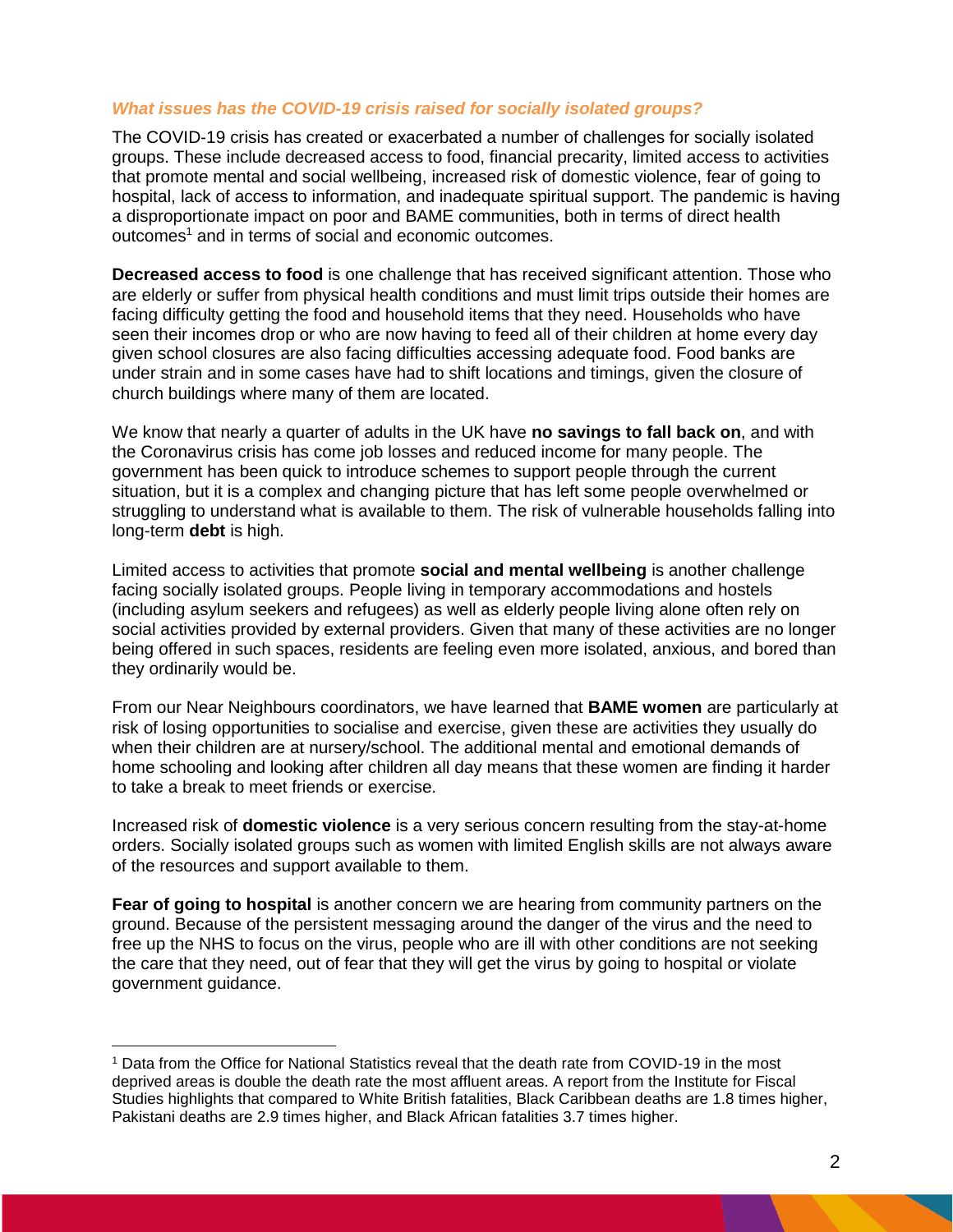For those who are **digitally excluded**, getting information on what support is available is difficult. Navigating the large amounts of complicated and fast changing information is hard even for those who do have digital access, and so can feel overwhelming.

Finally, **lack of spiritual support** is a challenge facing socially isolated groups. For elderly people, people living alone, or lone parents who find peace and encouragement in regular participation in church or other forms of collective worship, the closure of churches and places of worship has had a negative impact on their spiritual and emotional wellbeing. Facing global anxieties and the threats of illness, death, and loss, people are in need of ongoing pastoral support.

#### *How are you/your organisation responding to these challenges to reach these groups?*

In response to the challenges described above, CUF's Together Network, Near Neighbours, and Just Finance teams are working hard to find creative solutions. Across our networks, we are mobilising volunteers to support the COVID-19 crisis response; **creating links between local charities, churches and local authorities** to improve collaboration and minimise duplication; working 121 with projects to adapt their delivery to the current context; and signposting churches and local organisations to relevant information and resources.

In response to the challenge of accessing food, our teams on the ground have been working closely with food banks, organisations like FareShare, churches and faith groups to gather upto-date information on food provision and facilitate delivery to those in greatest need. For example, in Cornwall, our Together Network team is working with 12 of the Cornish food banks to provide a central hub of key information (locations, timings, supplies and volunteers needed) to those needing to access food banks and those who in a position to support financially or practically. This has helped **improve coordination** between food banks, and also to disseminate the information to those who need it, using our team's networks of churches and community organisations. In Birmingham, our Together Network and Near Neighbours teams are partnering with the Edgbaston Foundation on the **'Feeding Birmingham Together'** campaign to use Edgbaston Stadium as a food sorting and distribution hub to get food out to charities and community groups supporting those in need. In Liverpool, our Together Network team is working with Liverpool City Council to **map food provision** and connecting churches for peer learning in responding to food poverty. In Leicestershire, our Together Network team is connecting via WhatsApp with the people who would ordinarily participate in their "cook and eat" courses to identify food-related needs and gaps in provision. In Plymouth, our Together Network Team secured funding to amend their 'Feast of Fun' programme (holiday club featuring food and activities) to a **'Feast of Fun at Home'** programme, providing families with food as well as craft/activities to do at home.

In response to the significant financial pressures households are facing, CUF's Just Finance Foundation has rapidly developed a **Coronavirus Financial Help Hub**, bringing together the latest information on how people can access help around bills, benefits, managing debt, paying for funerals, the government's furlough scheme, etc. The Just Finance Foundation has also designed a **Covid Cash Course**, a free, non-advisory information and signposting workshop that aims to stop the current financial challenges from becoming a crisis in local communities. The course allows those working or volunteering with the most vulnerable people in our communities to access information in plain language with which they can help their users navigate the rapidly changing financial world around them. Aiming to help in the immediate term and to prevent future challenges, the course covers changes to welfare benefits, the Job Retention Scheme and support for the self-employed, help with budgeting and planning during this period, support from lenders such as payment holidays and forbearance, avoiding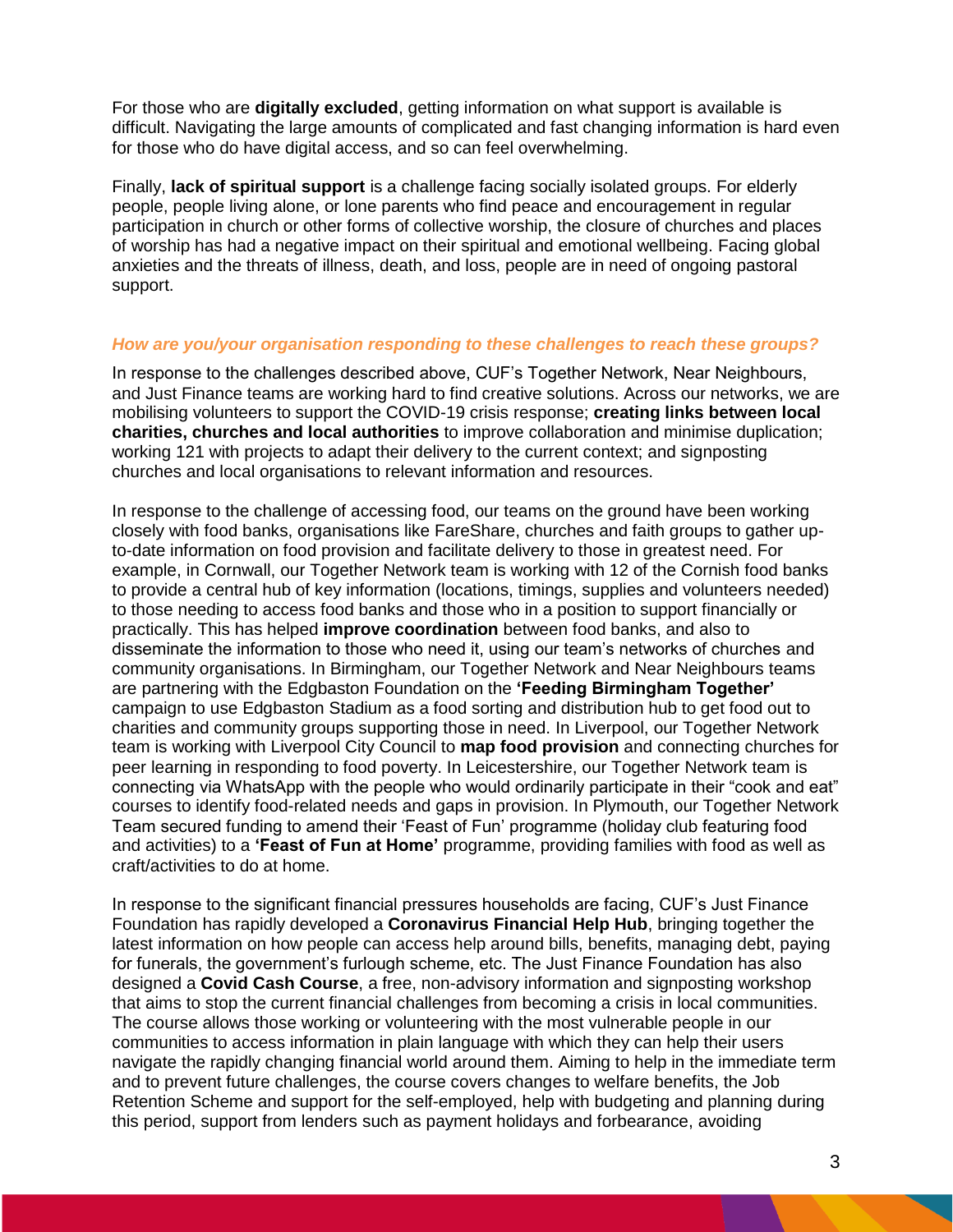unscrupulous or illegal high-cost lenders, and information about managing the impact of money worries on mental health. The course can be delivered online or over the phone, making it accessible to a wide audience. In the Black Country, our Together Network team is supporting the roll out of the Covid Cash Course and also adapting its Preventing Shocking Debt programme to support clients with financial guidance over calls/chat/webchat.



A volunteer from Thrive Birmingham delivering food as part of the "Feeding Birmingham Together" campaign.

Responding to the critical need for social connection, CUF's Near Neighbours and Together Network local staff have been activating their network of grassroots groups and contacts to connect groups and to coordinate activities in support of socially isolated people. In particular, in various cities (London, Luton, Manchester) our coordinators have been instrumental in **coordinating the local interfaith forums** and in helping minority faith groups to be part of the main response to the COVID-19 crisis In the Black Country and in Manchester, our Near Neighbours hubs have initiated regular zoom meetings with groups of BAME women, to facilitate virtual coffee mornings and keep them connected and active. In Leeds, one of the projects Near Neighbours established (a cooking course for refugee women) has decided to deliver the course remotely, sending women a recipe card and a voucher to buy the ingredients, and delivering the lessons via WhatsApp. In different parts of the country, our **Places of Welcome** (network of churches, community halls, libraries and other venues that offer an open and welcoming space for people to meet and engage with each other) have transformed their weekly meetings to online sessions (via Zoom, WhatsApp, Facebook), in order to provide continuous support to people attending regularly (often lonely people, elderly, and people with mental health problems).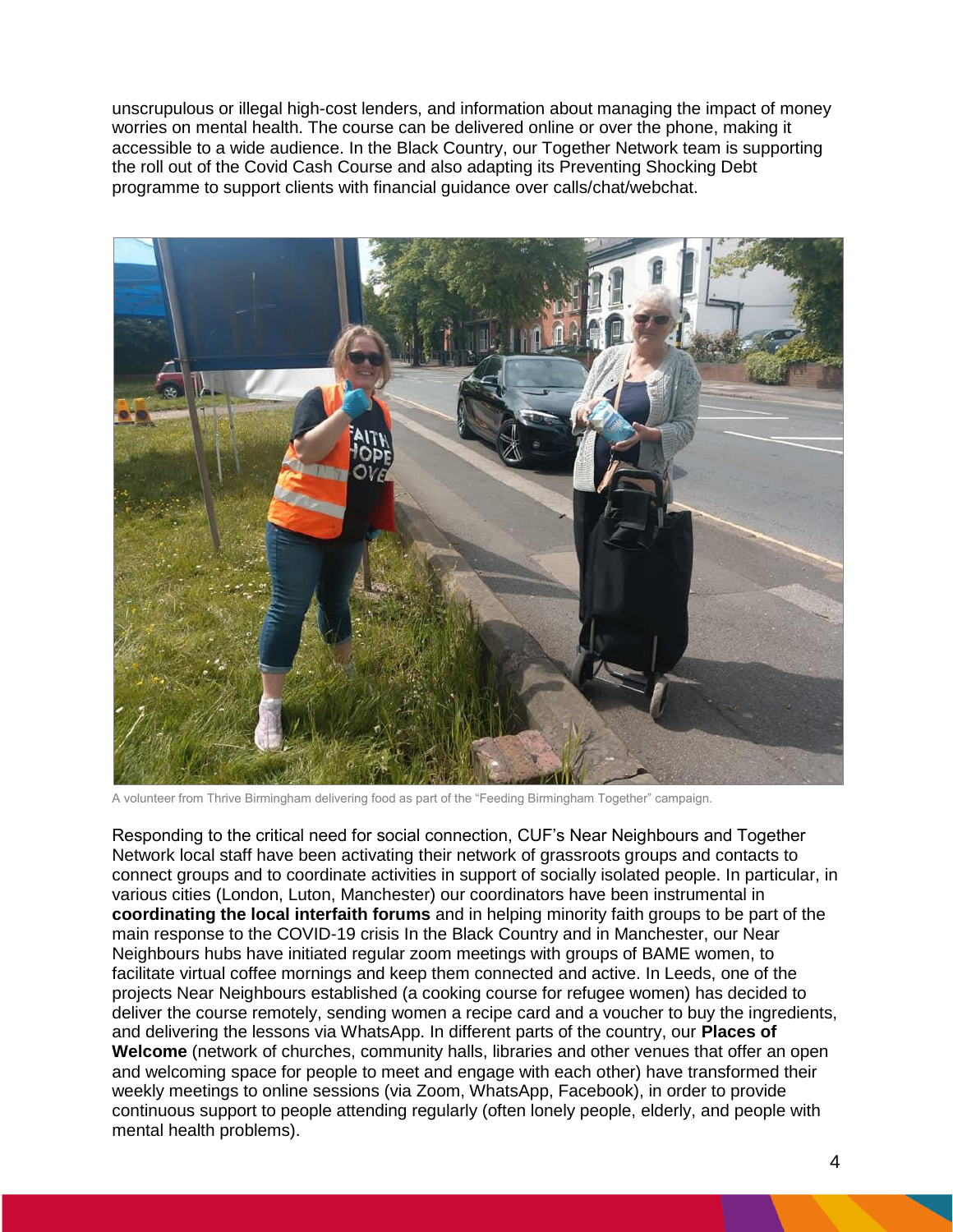Given the lack of spiritual support that socially isolated groups are feeling, our Together Network team in Liverpool has compiled a list of resources for those who are self-isolating to continue to **pray and worship** creatively as a household. In the Black Country, our Together Network team that has built up considerable expertise supporting churches to become 'dementia-friendly' is connecting with those impacted by dementia and local dementia friendly church coordinators by email and phone, offering support and learning from their experience.

Given the constant stream of bad news people are exposed to during the COVID-19 crisis, coupled with declining mental wellbeing, CUF's Together Network team in Lichfield launched the **#peopleofhope campaign**, sharing stories of encouragement and providing daily practical suggestions on topics like mental wellbeing, volunteering, and financial wellbeing during coronavirus pandemic. The #peopleofhope campaign quickly spread nationally, and is bringing good news and encouragement in a time of great challenge.

# *What barriers and challenges have you encountered in your work to reach and support socially isolated groups? How have you responded to these barriers and solved such problems?*

In the initial days of the lockdown, we had to cancel a number of our key events and programmes in order to comply with government guidance on social distancing. For example, the final sessions of our Real People Honest Talk programme in the Black Country were cancelled. Real People Honest Talk brings together diverse people who live in the same neighbourhood, enabling them to build new relationships of trust and develop plans to work together to improve their local area. Because this programme is designed to bring together people who have not previously met, and to create space to discuss difficult issues, it relies on face-to-face interaction to build trust and cannot achieve its objectives in an online format.

We also had to make the difficult decision to postpone the running of Catalyst, our leadership development programme geared towards hard-to-reach minority young people. Because a number of the young people we engage through Catalyst are from less affluent homes and are without access to internet or a personal computer, online delivery was not a feasible option. Also, from our years of experience delivering Catalyst across the country, we know that the interactive, face-to-face element is critical in building relationships, trust and confidence among participants and cannot be fully replaced in online delivery.

While we recognise the tremendous benefits of online technologies such as Zoom in engaging people during lockdown (and are using these technologies extensively), it is also important to recognise that **not everyone has access to these technologies** or wants to use them.

One of our Places of Welcome coordinators has summarised some of these challenges:

*I've thought quite a bit about how to keep in touch with people. Initially, we wanted to try group Zoom chats, but the reality is that most people don't quite have the technology and where they do, they are not that keen for group Zoom/WhatsApp chats. The most we have managed is 4 people on a WhatsApp call. People seem to prefer one to one contact - or small groups - especially those that are struggling with anxiety or some form of mental-ill health - which is exacerbated at this time.*

There is emerging evidence that technologies like Zoom calling require considerable mental and emotional energy, and so may exacerbate anxiety or fatigue. Therefore, in some cases we are using phone calls to engage people for whom larger online group chats are not appropriate.